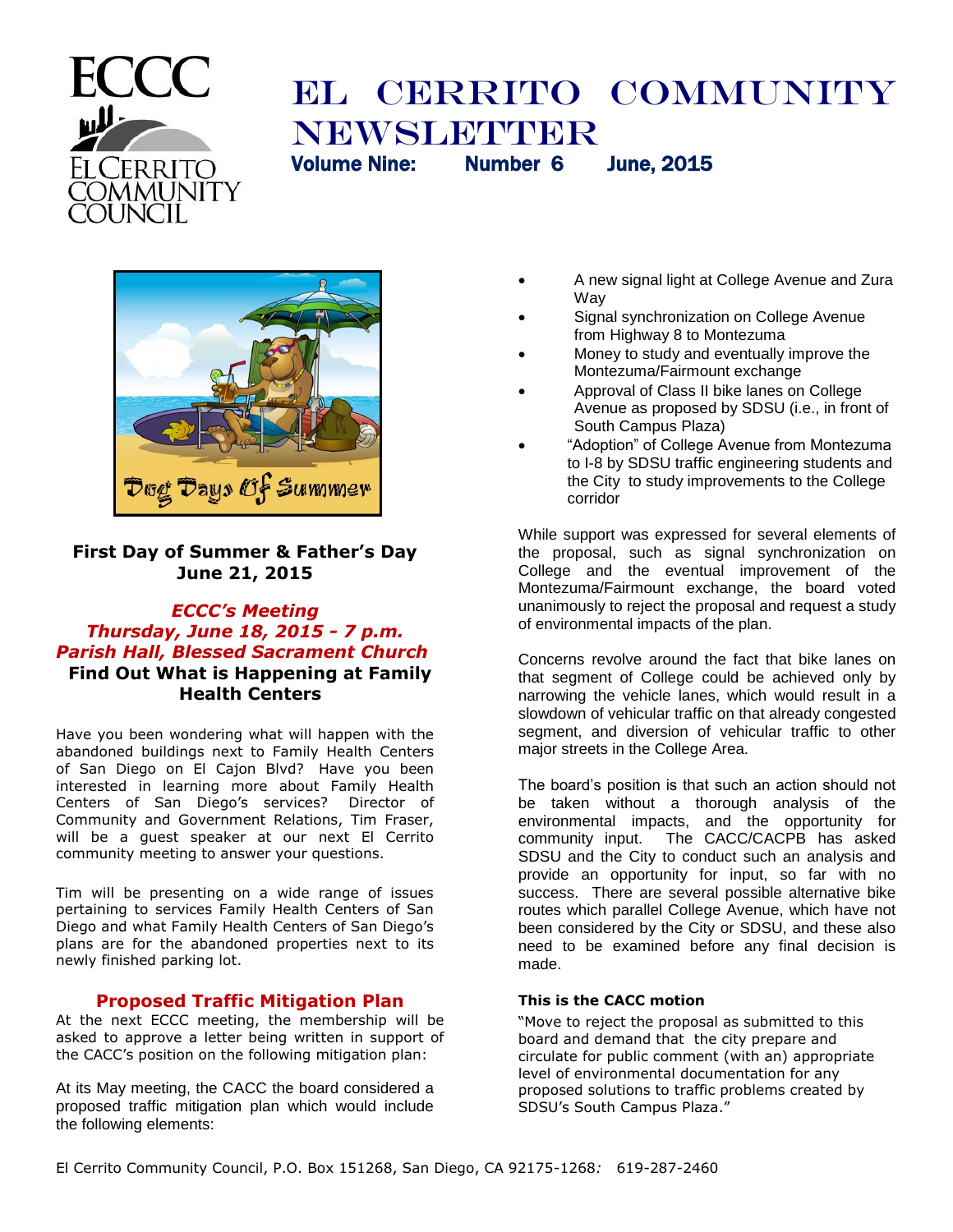# **Donations! Donations! Donations!**

In May we received \$50 towards the printing of this newsletter. As you know the cost of printing 2200 copies is \$253 each month. The ECCC's funds are running low and we would ask if you could send us a donation. Doesn't matter how big or small it is. Every dollar helps.

We received the following donations through the end of May, 2015: \$25 from AJ Delucchi on Austin and "Benny and Shadow" on Alma Place. Thank you both so very much for your generosity.

Your donations can be made to the P.O. Box # or you can use our Pal Pay link on the ECCC Blog at: **[http://elcerritocommunitycouncil.blogspot.com](http://elcerritocommunitycouncil.blogspot.com/)**

## **Meeting Report from the CACC**

At the May meeting, the board approved the budget for the 2015 – 16 fiscal year, and appointed members to the following standing committees: Project Review, Code Enforcement and Nuisance Rental Properties,<br>Beautification, and Outreach. There were also Beautification, and Outreach. appointments to several ad hoc committees.

*If you are interested in serving on one of the CACC/CACPB's committees, or want to find out what they do, please go to [www.collegearea.org](http://www.collegearea.org/) and click on About Us/Committees, or talk to a board member at the meeting who can steer you to the right person. This year's budget includes increased funds for Outreach activities, as we work to grow membership in the CACC/CACPB.*

The board also approved a signage plan for Alvarado Medical Plaza III on Alvarado Road. The improved signage should make it easier for patients to find their medical providers at this site. At present, there is confusion because several of the office buildings are similar.

We heard a brief presentation from CACC board member Maurize Rios regarding new signage available for Neighborhood Watch groups in the College Area. To learn more about the signage, and the neighborhood surveillance system set up in El Cerrito, email [info@collegearea.org](mailto:info@collegearea.org) and we'll have Maurize get back to you.

## **Environmental Services – Trash Cans**

At last month's meeting there were questions on scavenging in trash cans and how to replace them. Should you have problems with people scavenging through your recycling bin, email Jan Riley at [jan.riley42@att.net](mailto:jan.riley42@att.net) or 619.287.2460 let her know by providing your street, block (exact address not needed) and approximate time of the incident **This information will be forwarded to Julie Sands Tyne of the City of San Diego's Environmental**  **Services Department (ESD) for review and possible action.**

#### **How to Obtain/Replace a Container**

Property owners who need to replace a damaged, lost or stolen **refuse** container must now:

Obtain refuse containers from the Environmental Services Department for a \$70 user fee (additional delivery charge may apply). Call Customer Service, 858-694-7000 for exact amount.

While refuse containers withstand rugged use in the collection process, new City-issued containers are expected to have a lifespan of 10 years. If the container becomes defective before the 10-year warranty is up, a prorated fee will apply to the replacement.

| Photo | Container                                                                   | One-time,<br>Non-<br>refundable<br><b>User</b><br>Fee                                                                       |
|-------|-----------------------------------------------------------------------------|-----------------------------------------------------------------------------------------------------------------------------|
|       | Black refuse<br>container<br>(all sizes)                                    | \$70<br>Prorated fee may<br>apply.<br>Call<br>Customer<br>Service, 858-694-<br>7000<br>for exact amount<br>and availability |
| J     | Blue recycling<br>container<br>(all sizes)                                  | *Free<br>(Up to two)<br>Call Call<br>Customer<br>Service, 858-694-<br>7000<br>for availability                              |
|       | Delivery<br>Charge<br>Black and blue $$25$ each<br>container<br>(all sizes) |                                                                                                                             |

#### **Black Refuse Bin**

- Second and additional refuse containers will cost the full \$70 user fee plus delivery charge if applicable.
- Lost or stolen refuse containers will cost the full \$70 user fee for replacement plus delivery charge if applicable.
- Refuse containers damaged by misuse or by a third party will cost the full \$70 user fee for replacement plus delivery charge, if applicable.
- Refuse containers damaged in the regular collection process will be charged prorated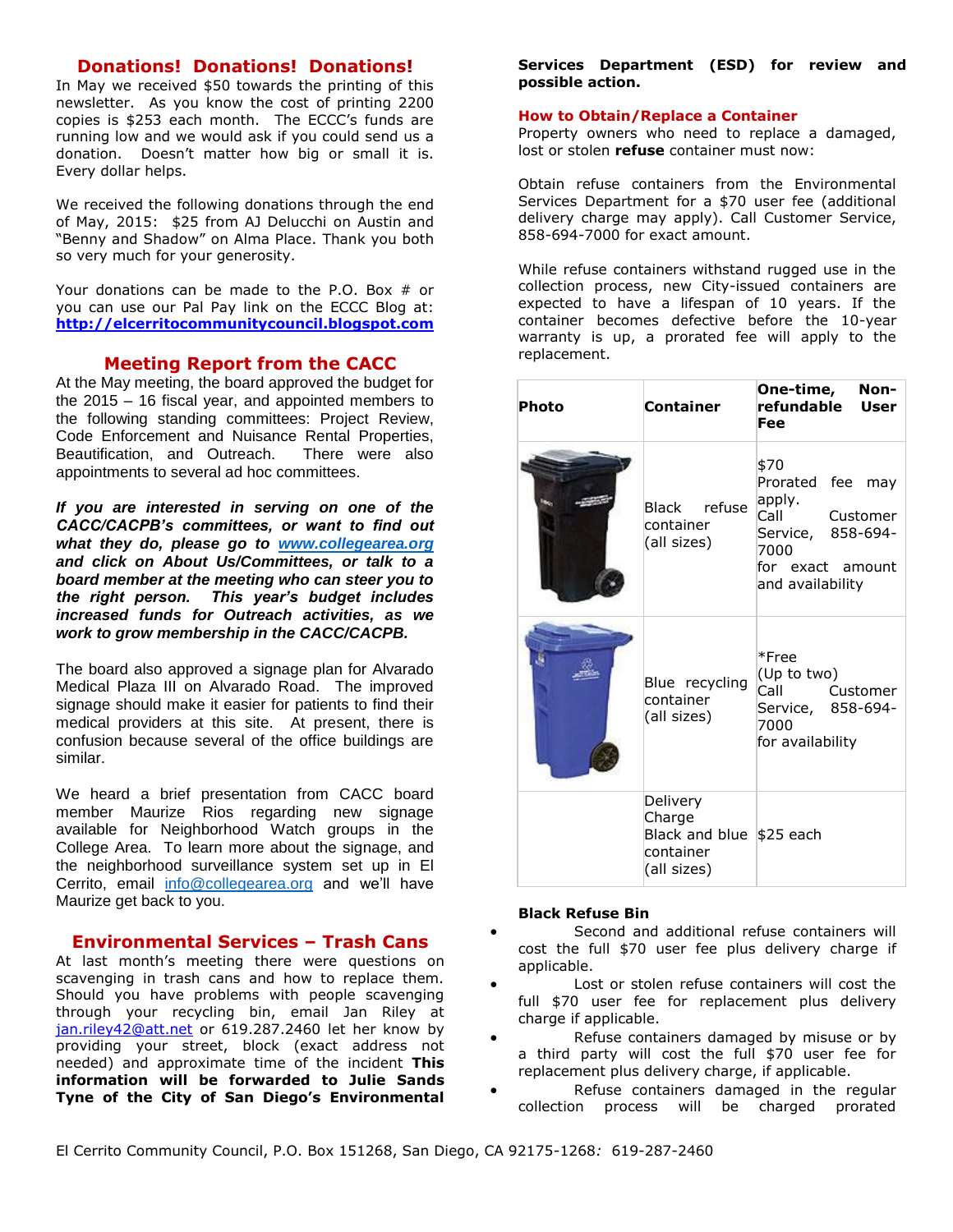replacement costs. Containers in use for more than 10 years will be replaced for \$70 plus delivery, if applicable. Containers within the 10 year lifespan will cost a prorated fee based on \$7 per year, plus delivery charge, if applicable. Call Customer Service at 858-694-7000 for exact amount.

#### **Blue Recycling Bin**

 If picked up, one additional blue recycling container is available at no cost. Otherwise, there is a \$25 one-time non-refundable fee for delivery.

**To request delivery of an additional container or replacement of a lost, stolen, or damaged container,** call Customer Service at 858-694-7000 to place your order and exact amount due (if applicable). When calling for container replacement or repair, please be prepared to give the following information: **Name, Address, Phone Number, and Container Serial Number.**

#### **Payment Information**

Please include your **Name, Service Request Number and Container Size** requested (medium, or large) with your check or money order. Also include the address of where you would like the container to be delivered. Deliveries may take between two and six weeks after payment is received. Mail payment to: Collection Services 8353 Miramar Place San Diego, CA 92121

Check/money order payable to: City Treasurer

**OR, to pick up the container yourself (blue or black containers),** bring Visa, MasterCard, debit card, check/money order, or cash (exact amount ONLY) to the address above, Monday through Friday, from 8 a.m.- 4 p.m. Call 858-694-7000 to establish a work order and confirm container supply. Please bring the damaged container with you, if applicable. You are responsible for securing containers to or inside your vehicle for safe transport. (3-feet 10 inches-tall, 2-feet 2-inches-wide, 2-feet, 8-inchesdeep.)

**Please note:** Visa, MasterCard, debit cards, check/money order, or cash (exact amount ONLY) are only accepted for payments made in person at the office at 8353 Miramar Place.



*The 5-minutes-per-day time limit does NOT apply to landscape irrigation systems using water-efficient devices, including drip and micro-irrigation systems and stream rotor sprinklers. However, these water-efficient systems should follow the two-day-per-week schedule above, as well as the time-of-day schedule requiring that you water no earlier* 

#### *than 6 pm and no later than 10 am.*

For more information and resources, visit [www.wastenowater.org](http://r20.rs6.net/tn.jsp?f=001P9xnrcGVGALErIpVZiJ69GkYU39rYlgDPl5J2CHdiSHk-IRBxpyivzL9qUQ24GsaKqVJYpzNkCjNSdHDswEYJwmSIKqWrbdnLaA44XufptrDSt7njoDznjY-ITQHCwunA6e91SCt2o782wp9voys-cMTpDS0WYIyRCpOLM8Wi7o=&c=X17l04gKQq9ZwKLKVq_sA05r9Xx7KiDc9t3WqUS7xTvv0KWQLe1SsA==&ch=-2dhXJlUC23TonaGXr4OvDyL3_osv80ibFuMl73z8wYRVNv2sb0zzQ==)



Sign up for the Summer Reading Program *"Read to the Rhythm" starting June 15th .* 

Children and teens who read 10 books or 10 hours receive a bundle of prizes and a chance to win a brand new bike in our raffle drawing for ages up to18. Don't miss our special events over the summer including our kickoff party on June  $15<sup>th</sup>$ , performances by musicians, science demonstrations and family science nights, a jump rope trick performance, a wild animal show, a Kumeyaay culture program, storytelling, a magic show, and free movie showings. All events are free & for all ages.

Some highlights include:

#### **Summer Reading Program Kickoff**

Party - **Monday, June 15th, 10-11am**. Sign up for the Summer Reading Program and enjoy children's crafts, face painting, and refreshments!

Science-ing: Science Experiments - **Tuesdays Ju**n**e 23, July 14, and August 11 at 6:00pm**. Hands-on science learning and fun for the whole family.

Arts and Crafts: Saturdays at Noon

Kid's Yoga: **1st and 3rd Fridays at 11 AM**

Preschool Story Time **1 st and 2nd Fridays at 10:30 AM**

Lego Play Lab: Tuesdays 3:30 PM. Wild Wonders Wild Animal Show

**Friday, June 19 at 10 AM**

Krypton Yvonne Science Demonstration Friday, **June 26: 10 AM**

Zumba Fitness 1st and 3rd Tuesdays at 6:30 PM; Zumba Gold: 1st and 3rd Saturdays at 9:45 AM.

Aryn's Family Yoga: 2nd and 4th Saturdays at 9:30 AM.

Book Club meets 2nd Saturday at 10 AM with "Guernsey Literary and Potato Peel Society"